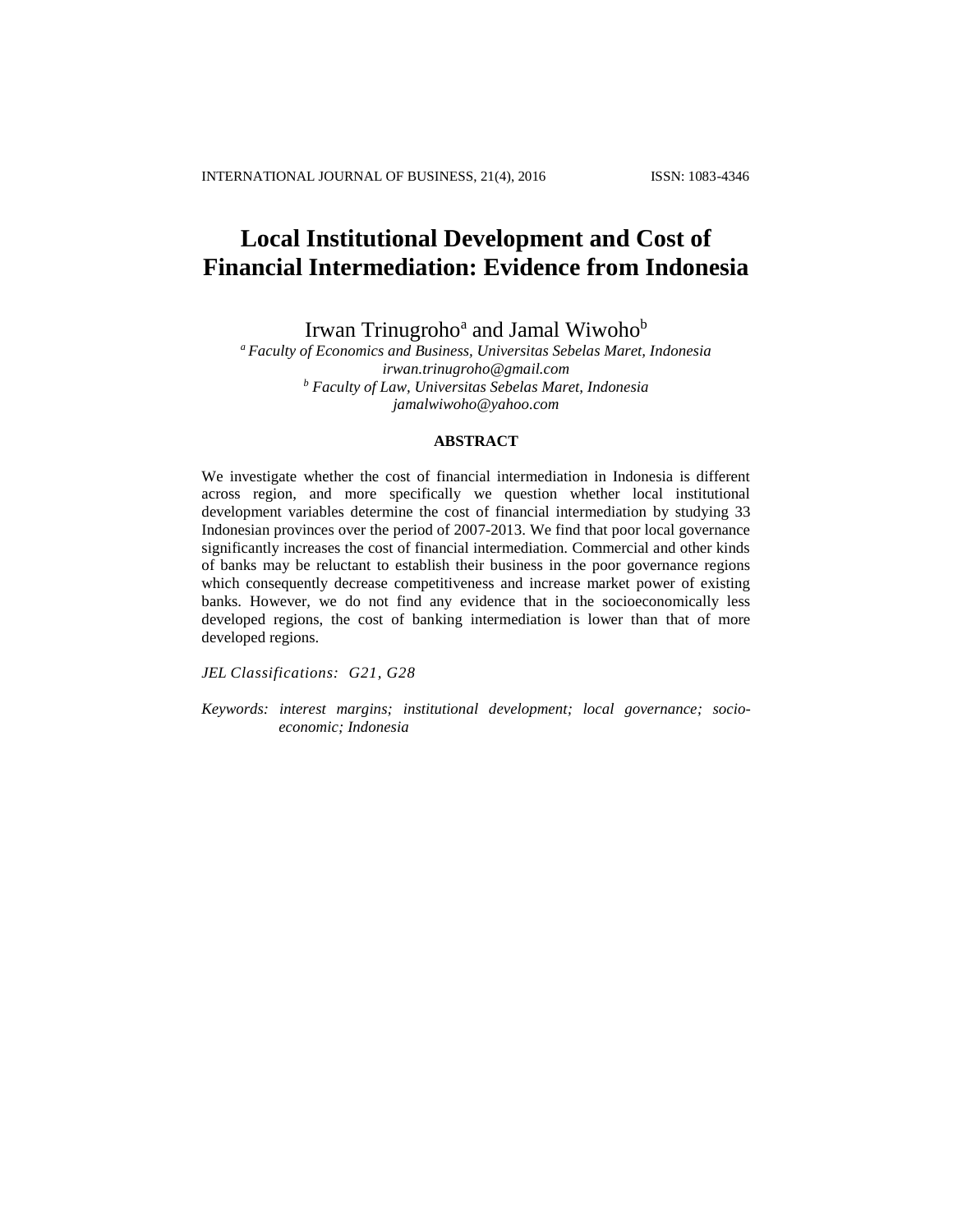# **I. INTRODUCTION**

For years, widening access to finance, particularly for the poor as well as micro, small and medium enterprises, has been a central issue in Indonesia. Even though this country is known as an example of the success of microfinance (Hamada, 2010), Indonesia is generally "underbanked" (Rosengard and Prasetyantoko, 2011; Trinugroho et al., 2015) especially with regard to access to finance for micro, small and medium firms (Karsidi et al., 2015). Although local decentralization has been implemented as a part of the institutional reforms following the severe 1997/1998 economic crisis, the level of financial deepening, measured by the ratio of commercial bank loans to region's GDP and the ratio of commercial bank loans to region's population, still varies across regional characteristics such as local governance and socioeconomic conditions. In the regions with poor local governance, the level of financial depth is lower than those of regions with strong local governance. Furthermore, there is also a significant financial deepening gap between less developed and more developed regions.

Along with the level of banking development, high bank interest margin is also a serious problem in Indonesia. In average, Indonesian banks have higher interest margins than those observed in other countries particularly in the East Asia region (Rosengard and Prasetyantoko, 2011; Trinugroho et al., 2014). Trinugroho et al. (2014) conclude that cost inefficiency, high degree of bank market power and low level of banking product diversification are major determinants of persistent high interest margins in Indonesia after the 1997/1998 financial crisis. Bank interest margin is an important issue in economy due to it reflects efficiency of bank as a financial intermediary agent in bridging deficit spending and surplus spending units.

Continuing our previous study (Trinugroho et al., 2015), we investigate whether the cost of financial intermediation in Indonesia is different across region, and more specifically we question whether local institutional development variables determine the cost of financial intermediation. Arguably, bank interest margin is higher in poor governance, less developed as well politically unstable regions because commercial and other kinds of banks may be reluctant to establish their business in these regions which consequently decrease competitiveness and increase market power of existing banks. Another possible explanation is that in such regions it is more expensive for banks to grant loans in terms of information and dealing costs. Lastly, banks may charge a higher risk premium to cover the high degree of riskiness in such regions which leads to spread the cost of intermediation.

### **II. LITERATURE REVIEW**

Economics, finance and law scholars have introduced the law and finance theory (La Porta et al., 1997, 1998) and have empirically examined it (e.g., La Porta et al., 1997, 1998, Levine, 1998, Beck et al., 2003; Gallindo and Micco, 2004; Djankov et al., 2007). Basically, they contend that several institutional factors (country-level governance variables) related to law such as legal origin, credit rights, rule of law and quality of law enforcement matter to explain some aspects of finance, for instance capital market development, credit to private sector, investor protection and cost of financial intermediation. The intersection between institutional factors and finance is also summarized by Herger et al. (2008). They explain that financial development of a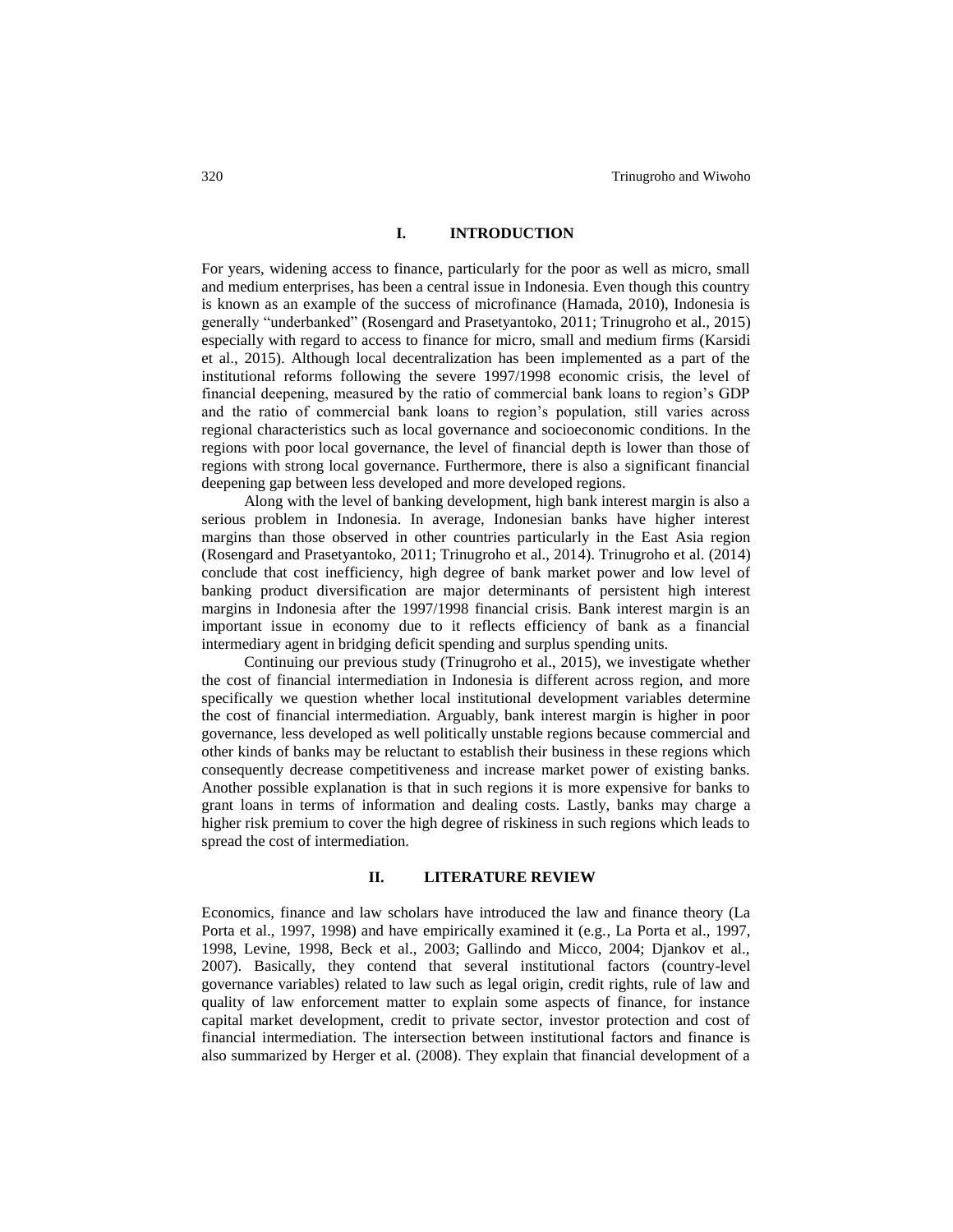country is determined by three factors: cultural heritage, property right, and the degree of openness and transparency. Hasan et al. (2009), using provincial level data of China, provide evidence that institutional development, represented by rule of law, property rights and political pluralism, together with financial deepening matter in explaining the provincial economic growth. Roe and Siegel (2011) stress the impact of political stability on financial development. Controlling for legal origin, they find that political instability significantly constrains a country's financial development. More recently, Berecca et al. (2012) build a conceptual framework on the impact of political factors on financial development. Empirically, they find evidence that the interaction between incumbents' credit dependence and government capabilities in policy making play a role in explaining the level of financial development across countries.

Focusing on the cost of financial intermediation, some empirical studies have also studied factors determining cross-country differences in bank interest margins by including institutional factors (e.g., Dietrich et al., 2009; Laeven and Majnoni, 2005). Dietrich et al. (2009) find that, controlling for bank specific factors, country-level governance is an important factor in explaining interest margins across country. They use several proxies of country-level governance as developed by those work on law and finance literature which are legal origin, creditor rights, contract enforcement, rule of law and publicity of credit information. Laeven and Majnoni (2005), using data of 106 countries, reveal that judicial efficiency and judicial enforcement of debt contracts should be improved to lower the bank intermediation cost.

#### **III. RESEARCH METHOD**

### **A. Empirical Model**

We study 33 Indonesian provinces over the 2007-2013 period. Taking advantage of the financial information of regional development banks provided by Bank Indonesia (Indonesian Central Bank), it enables us to investigate the intermediation cost differences across region because this kind of banks mostly operate focus in a region. According to the Law No. 13/1962 regarding the Regional Development Banks (Indonesian: *Bank Pembangunan Daerah*), it is mentioned that the main objective of this kind of bank is to provide financing for regional development.

Interest margins (MARGIN) are defined as the difference between interest income and expenses divided by interest-earning assets (Trinugroho et al., 2014). In this study, we use the interest margins of regional development banks to reflect the cost of intermediation in a region (province). We use some proxies following the work of Trinugroho et al. (2015) to measure the local institutional development which are bureaucracy index (BUREAU) and government index (GOVERN). Human development index (HDI) and unemployment rate (UNEMPLOY) to measure the socioeconomic condition. Control variables in this empirical study are:

- A dummy variable for new provinces (NEW\_PROV).
- Size of the region which is proxied by the natural logarithm of region's population (LN\_POP) following the study of Pamungkas et al. (2015).
- A vector of dummy variables to represent the Islands (JAVA, SUMATRA, KALIMANTAN, SULAWESI, EAST\_INDO)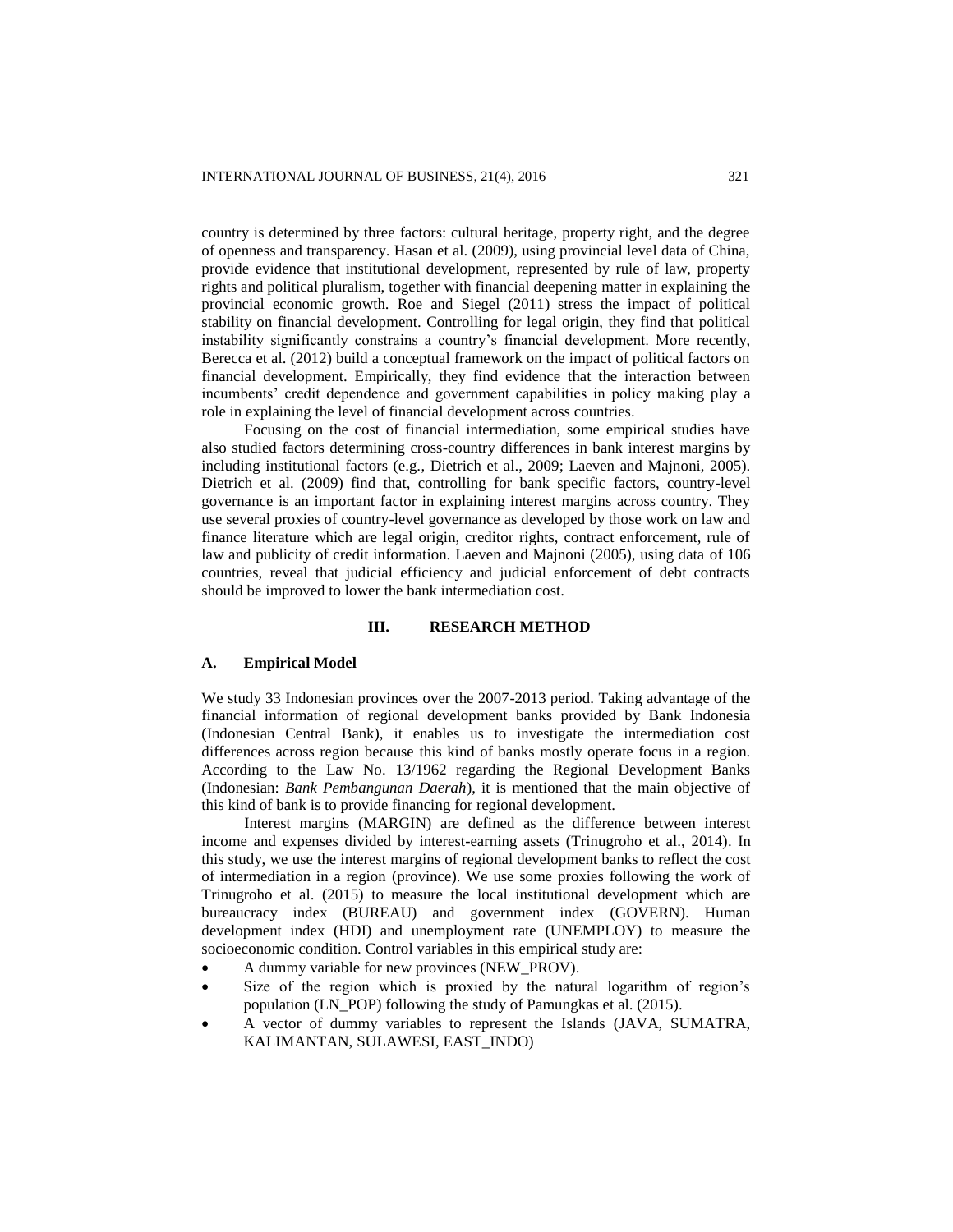Then, we empirical model to be estimated as follows: Interest margin = f (local institutional development, control variables). As some variables are highly correlated, especially our two proxies of local governance which are bureaucracy index and government index, we have to breakdown our empirical model into two equations as follows:

MARGIN 
$$
_{i,t} = \alpha_0 + \alpha_1 BUREAU_{i,t} + \alpha_2 HDI_{i,t} + \alpha_3 UNEMPLOY_t
$$
  
+  $\alpha_4 NEW \_ PROV_{i,t} + \alpha_4 LN \_ POP_{i,t} + ISLANDS + \varepsilon_{i,t}$  (1)

$$
\begin{aligned} \text{MARGIN}_{i,t} &= \alpha_0 + \alpha_1 \text{GOVERN}_{i,t} + \alpha_2 \text{HDI}_{i,t} + \alpha_3 \text{UNEMPLOY}_t \\ &+ \alpha_4 \text{NEW} - \text{PROV}_{i,t} + \alpha_4 \text{LN} - \text{POP}_{i,t} + \text{ISLANDS} + \varepsilon_{i,t} \end{aligned} \tag{2}
$$

# **B. Data**

The data of this study include (1) financial statements of regional development banks gathered from the Bank Indonesia and Ekofin Konsultindo and (2) data on local institutional development and socioeconomic condition are retrieved from Partnership Governance Index (*Kemitraan*) and the Indonesia Statistics Bureau (BPS), respectively.

## **IV. EMPIRICAL RESULTS**

This paper investigates the determinants of cross regions disparity in cost of banking intermediation which is commonly measured by bank interest margins. We study 33 Indonesian provinces over the 2007-2013 period. We focus our study on the role of local institutional development to explain the variety on cost of financial intermediation across regions. We therefore include a number of proxies to measure local institutional development which are bureaucracy index (BUREAU), government index (GOVERN), human development index (HDI) and unemployment rate (UNEMPLOY). We also control for some variables which are natural logarithm of population (LN\_POP) and new provinces (NEW\_PROV). Descriptive statistics and correlation matrix of variables are provided in Tables 1 and 2, respectively. As expected the proxies of local governance which are bureaucracy index and government index are negatively correlated with interest margin. Human Development Index is also found to have a negative correlation with the proxy of cost of financial intermediation.

| Descriptive statistics |               |               |               |          |                 |                 |
|------------------------|---------------|---------------|---------------|----------|-----------------|-----------------|
|                        | <b>MARGIN</b> | <b>BUREAU</b> | <b>GOVERN</b> | HDI      | <b>UNEMPLOY</b> | <b>NEW PROV</b> |
| Mean                   | 9.174         | 5.609         | 4.945         | 71.887   | 6.570           | 0.212           |
| Median                 | 8.750         | 5.740         | 4.920         | 71.940   | 6.000           | 0.000           |
| Maximum                | 18.040        | 7.340         | 6.800         | 78.590   | 15.750          | 1.000           |
| Minimum                | 5.050         | 3.880         | 3.530         | 63.410   | 1.790           | 0.000           |
| Std. Dev.              | 2.332         | 0.838         | 0.851         | 3.087    | 2.766           | 0.410           |
| <b>Skewness</b>        | 0.839         | $-0.304$      | 0.275         | $-0.325$ | 0.799           | 1.408           |
| <b>Observations</b>    | 231           | 231           | 231           | 231      | 231             | 231             |

**Table 1**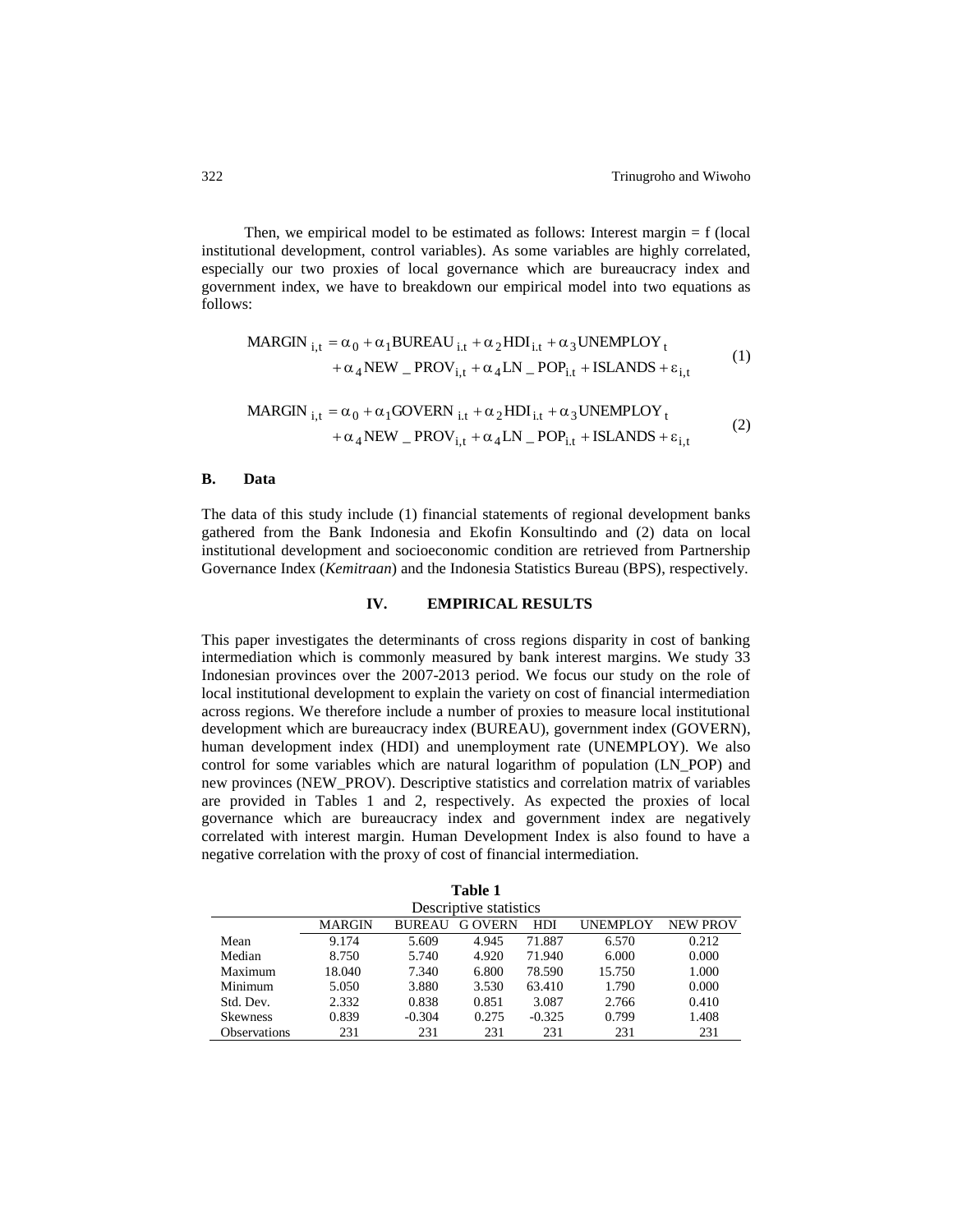|                     | LN POP JAVA |       | <b>SUMATRA</b> | <b>KALMANTAN</b> | <b>SULAWESI</b> | <b>EAST INDO</b> |
|---------------------|-------------|-------|----------------|------------------|-----------------|------------------|
| Mean                | 15.205      | 0.182 | 0.303          | 0.121            | 0.182           | 0.121            |
| Median              | 15.104      | 0.000 | 0.000          | 0.000            | 0.000           | 0.000            |
| Maximum             | 17.578      | 1.000 | 1.000          | 1.000            | 1.000           | 1.000            |
| Minimum             | 13.542      | 0.000 | 0.000          | 0.000            | 0.000           | 0.000            |
| Std. Dev.           | 0.998       | 0.387 | 0.461          | 0.327            | 0.387           | 0.327            |
| Skewness            | 0.665       | 1.650 | 0.857          | 2.321            | 1.650           | 2.321            |
| <b>Observations</b> | 231         | 231   | 231            | 231              | 231             | 231              |

**Table 2**

| Correlation matrix |               |               |                |                  |                 |                  |
|--------------------|---------------|---------------|----------------|------------------|-----------------|------------------|
|                    | <b>MARGIN</b> | <b>BUREAU</b> | <b>GOVERN</b>  | HDI              | <b>UNEMPLOY</b> | <b>NEW PROV</b>  |
| <b>MARGIN</b>      | 1.000         |               |                |                  |                 |                  |
| <b>BUREAU</b>      | $-0.124$      | 1.000         |                |                  |                 |                  |
| <b>GOVERN</b>      | $-0.303$      | 0.683         | 1.000          |                  |                 |                  |
| <b>HDI</b>         | $-0.168$      | 0.350         | 0.287          | 1.000            |                 |                  |
| <b>UNEMPLOY</b>    | $-0.324$      | 0.044         | 0.007          | 0.193            | 1.000           |                  |
| <b>NEW PROV</b>    | $-0.041$      | 0.011         | $-0.278$       | $-0.139$         | 0.038           | 1.000            |
| LN POP             | $-0.225$      | 0.197         | 0.394          | 0.144            | 0.303           | $-0.498$         |
| JAVA               | $-0.270$      | 0.261         | 0.312          | 0.228            | 0.344           | $-0.052$         |
| <b>SUMATRA</b>     | 0.061         | 0.186         | 0.026          | 0.323            | 0.013           | $-0.020$         |
| <b>KALMANTAN</b>   | $-0.166$      | $-0.171$      | 0.106          | 0.055            | $-0.061$        | $-0.193$         |
| <b>SULAWESI</b>    | 0.265         | 0.022         | $-0.210$       | $-0.052$         | $-0.097$        | 0.140            |
| <b>EAST INDO</b>   | $-0.045$      | $-0.543$      | $-0.351$       | $-0.394$         | 0.014           | 0.262            |
|                    |               |               |                |                  |                 |                  |
|                    | <b>LN POP</b> | <b>JAVA</b>   | <b>SUMATRA</b> | <b>KALMANTAN</b> | <b>SULAWESI</b> | <b>EAST INDO</b> |
| <b>MARGIN</b>      |               |               |                |                  |                 |                  |
| <b>BUREAU</b>      |               |               |                |                  |                 |                  |
| <b>GOVERN</b>      |               |               |                |                  |                 |                  |
| <b>HDI</b>         |               |               |                |                  |                 |                  |
| <b>UNEMPLOY</b>    |               |               |                |                  |                 |                  |
| <b>NEW PROV</b>    |               |               |                |                  |                 |                  |
| LN POP             | 1.000         |               |                |                  |                 |                  |
| <b>JAVA</b>        | 0.662         | 1.000         |                |                  |                 |                  |
| <b>SUMATRA</b>     | $-0.007$      | $-0.311$      | 1.000          |                  |                 |                  |
| <b>KALMANTAN</b>   | $-0.068$      | $-0.175$      | $-0.245$       | 1.000            |                 |                  |
| <b>SULAWESI</b>    | $-0.274$      | $-0.222$      | $-0.311$       | $-0.175$         | 1.000           |                  |
| <b>EAST INDO</b>   | $-0.403$      | $-0.175$      | $-0.245$       | $-0.138$         | $-0.175$        | 1.000            |

#### **A. Results and Discussion**

Our empirical results as shown in Table 3 find strong evidence and confirm our hypothesis that the quality of local governance matter to explain disparity in cost of banking intermediation. Bureaucracy index and government index are negatively correlated with interest margins. In the regions having better governance, interest margins are lower than that of in the poor governance regions. Supposedly, banks are reluctant to establish their business in the poor governance regions. It therefore creates high monopoly power of existing banks in those regions. Eventually, the cost of banking intermediation as measured by interest margins is higher in such regions.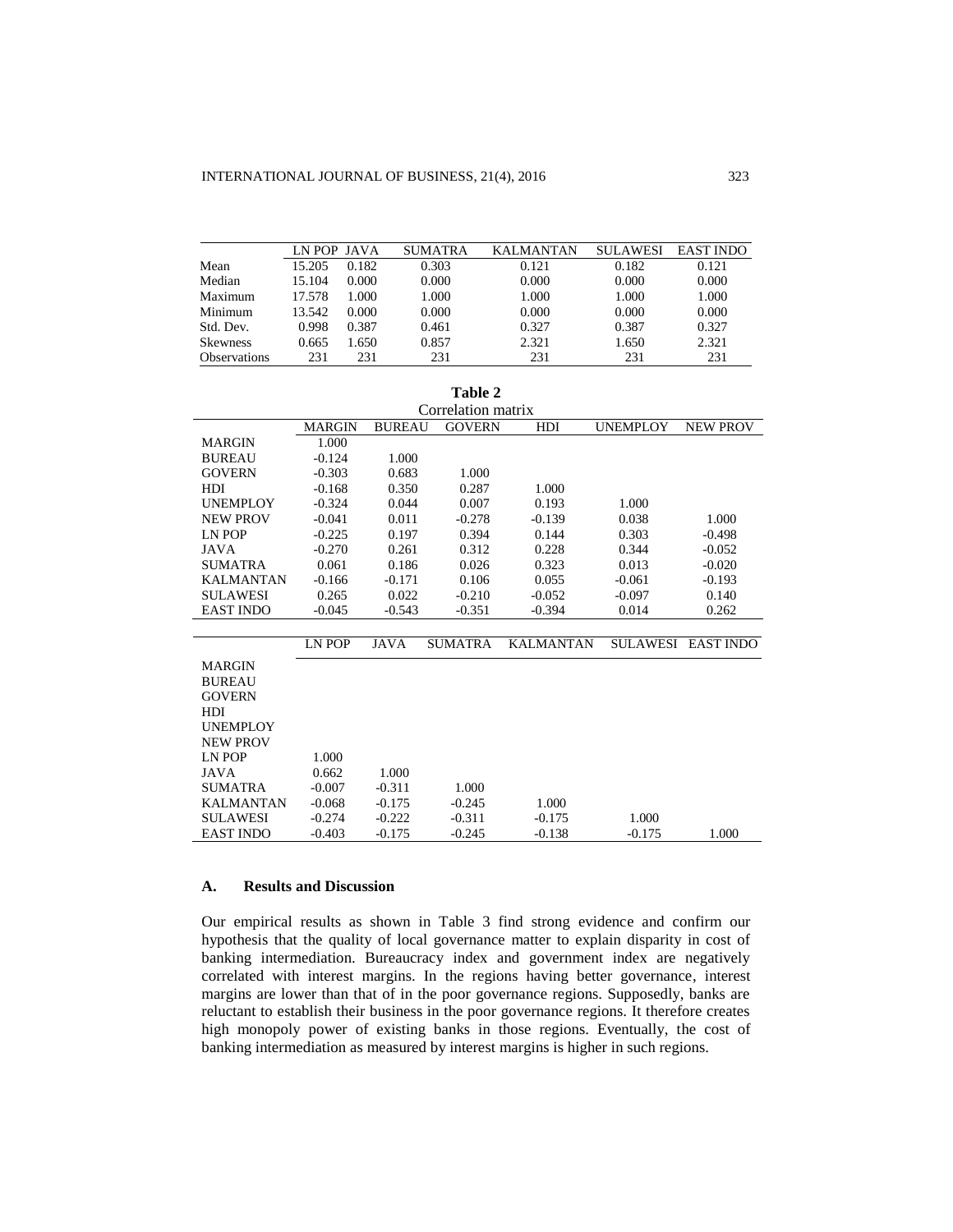|                          | Table 3                    |                |  |  |
|--------------------------|----------------------------|----------------|--|--|
|                          | <b>Regressions Results</b> |                |  |  |
|                          | <b>Interest Margin</b>     |                |  |  |
|                          | 1                          | $\overline{c}$ |  |  |
| Governance Index         | $-0.808***$                |                |  |  |
|                          | $(-4.501)$                 |                |  |  |
| <b>Bureaucracy Index</b> |                            | $-0.659***$    |  |  |
|                          |                            | $(-3.176)$     |  |  |
| HDI                      | $-0.065$                   | $-0.107$       |  |  |
|                          | $(-0.938)$                 | $(-1.526)$     |  |  |
| Unemployment             | $-0.219***$                | $-0.169***$    |  |  |
|                          | $(-3.447)$                 | $(-2.643)$     |  |  |
| New Province             | $-1.308***$                | $-1.171$ **    |  |  |
|                          | $(-2.927)$                 | $(-2.553)$     |  |  |
| Log Population           | $-0.520*$                  | $-0.818***$    |  |  |
|                          | (0.064)                    | $(-2.881)$     |  |  |
| Java                     | 0.061                      | 0.246          |  |  |
|                          | (0.078)                    | (0.309)        |  |  |
| Sumatra                  | 0.064                      | 0.200          |  |  |
|                          | (0.914)                    | (0.329)        |  |  |
| Kalimantan               | $-1.557**$                 | $-2.040***$    |  |  |
|                          | $(-2.578)$                 | $(-3.134)$     |  |  |
| Sulawesi                 | 0.445                      | 0.552          |  |  |
|                          | (0.771)                    | (0.930)        |  |  |
| East Indonesia           | $-1.575**$                 | $-2.287***$    |  |  |
|                          | $(-2.429)$                 | $(-3.012)$     |  |  |
| Constant                 | 27.789***                  | 34.708***      |  |  |
|                          | (3.674)                    | (4.493)        |  |  |
| Method                   | <b>OLS</b>                 | <b>OLS</b>     |  |  |
| Period                   | 2007-2013                  | 2007-2013      |  |  |
| Number of Banks          | 33                         | 33             |  |  |
| Number of observations   | 231                        | 231            |  |  |
| Adj. R-Squared           | 0.326                      | 0.311          |  |  |

This table presents the results of least squares. The dependent variable is the interest margins. \*, \*\* and \*\*\* indicate significance at the 10%, 5%, and 1% levels, respectively.

However, we do not find evidence that socioeconomic condition is negatively correlated with interest margins. Arguably, in the regions with better condition, the interest margins should be lower. Nevertheless, our empirical results show that HDI does not significantly affect interest margins. Surprisingly, in the regions with higher level of unemployment rate, the interest margin is lower than that of regions with lower unemployment rate.

Our empirical results also reveal evidence that in the new provinces, cost of financial intermediation is lower. We also find evidence on the link between size of province and cost of banking intermediation in which interest margin is lower in the larger provinces. It could be argued that in those provinces, there have been many banks exist which subsequently increase the banking competitiveness in the regions. More competitive regions could be associated with lower interest margins (Trinugroho et al., 2014).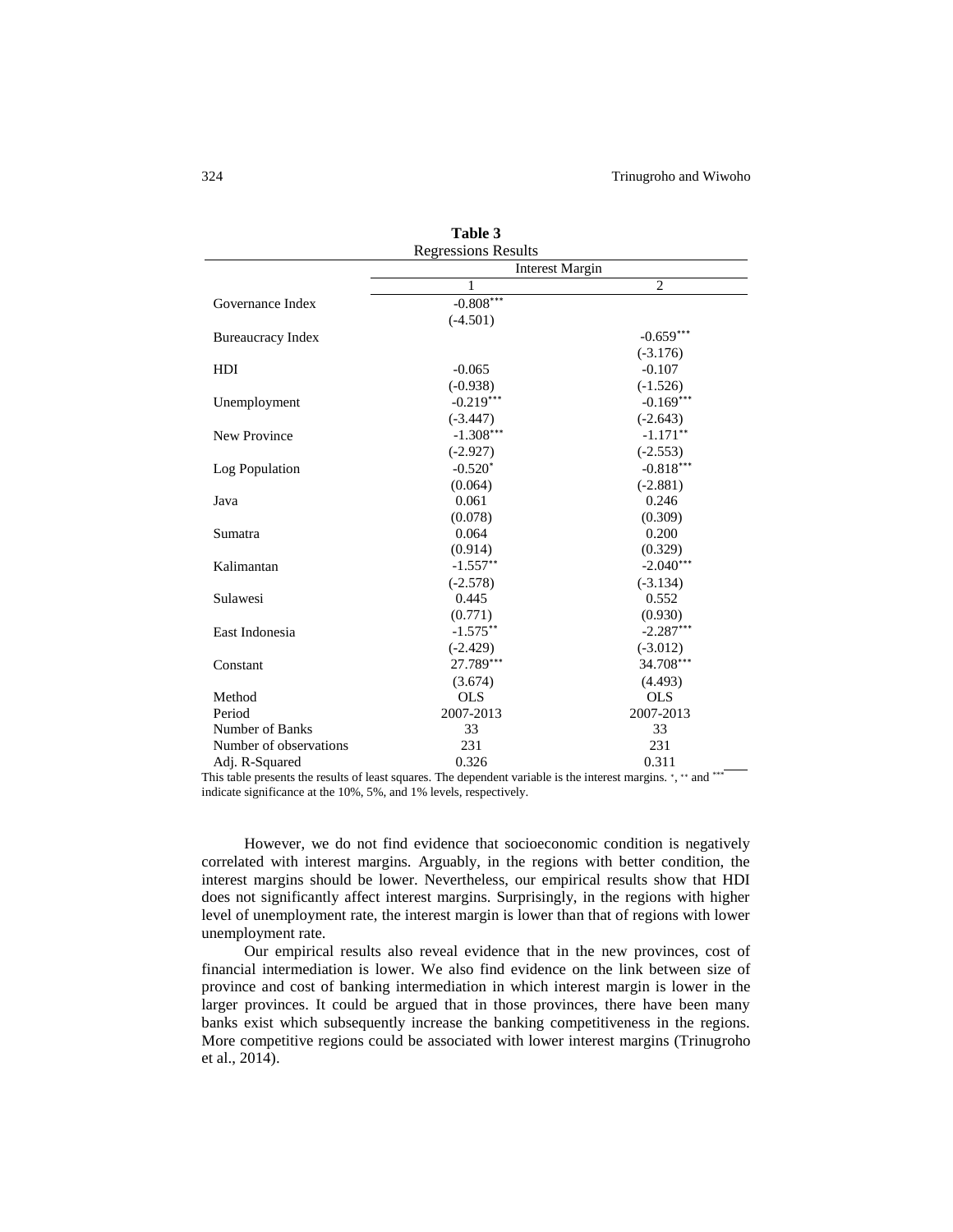Overall, our results provide evidence that the quality of local governance matters in explaining the difference in cost of financial intermediation. The higher cost of financial intermediation could create high cost economy and can be a financing constraint for private sectors to grow and to innovate, particularly for micro, small and medium enterprises (MSMEs). Like in other emerging countries, MSMEs are the dominant business feature. Moreover, they account for more than 60% of employment. Therefore, they should be supported and encouraged by facilitating some affirmative policies including the easier access to financing from formal financial institutions with relatively cheaper costs.

On the other side, improving the quality of local governance particularly with respect to bureaucracy process in doing business including banking industry should be strongly improved. The relatively new government has paid more attention on this issue by untangling and resolving some overlapping regulations to ease the process of doing business in particular in regions. Moreover, improving the physical infrastructures needed for banking and financial development in regions (transportation, communication, etc.) should also be accelerated. Indonesia is geographically spread out which create difficulties. The Indonesian banking regulators are also working to amend the national banking law which put more attention on the important of financial literacy and financial inclusion. To be much more inclusive, banks should be encouraged to more penetrate their business to reach the unbanked and underbanked people. However, prudent risk management should not be neglected more specifically in the channeling loans.

#### **B. Robustness Checks**

We do some robustness checks to ensure that our results are consistent and robust. First, we use different proxy of regional interest margins. Taking advantage of the existing of rural banks in the regions, we could also measure the average interest margins in the regions. Our results on the impact of local governance on interest margins remain unchanged. Second, we exclude dummy variables for regions and dummy variable for new provinces to enable us estimate the empirical model using individual fixed-effect. With regard to our main variables (local governance), the results are consistent.

# **V. CONCLUSION**

The study is aimed at investigating whether the cost of financial intermediation in Indonesia is different across region, and more specifically we question whether local institutional development variables determine the cost of financial intermediation. Our empirical study has several noteworthy findings. We find that poor local governance significantly increases the cost of financial intermediation. Commercial and other kinds of banks may be reluctant to establish their business in the poor governance regions which consequently decrease competitiveness and increase market power of existing banks. It then leads that the interest rate on loans is quite high and so expensive. Eventually, it creates a financing constraint for private sectors.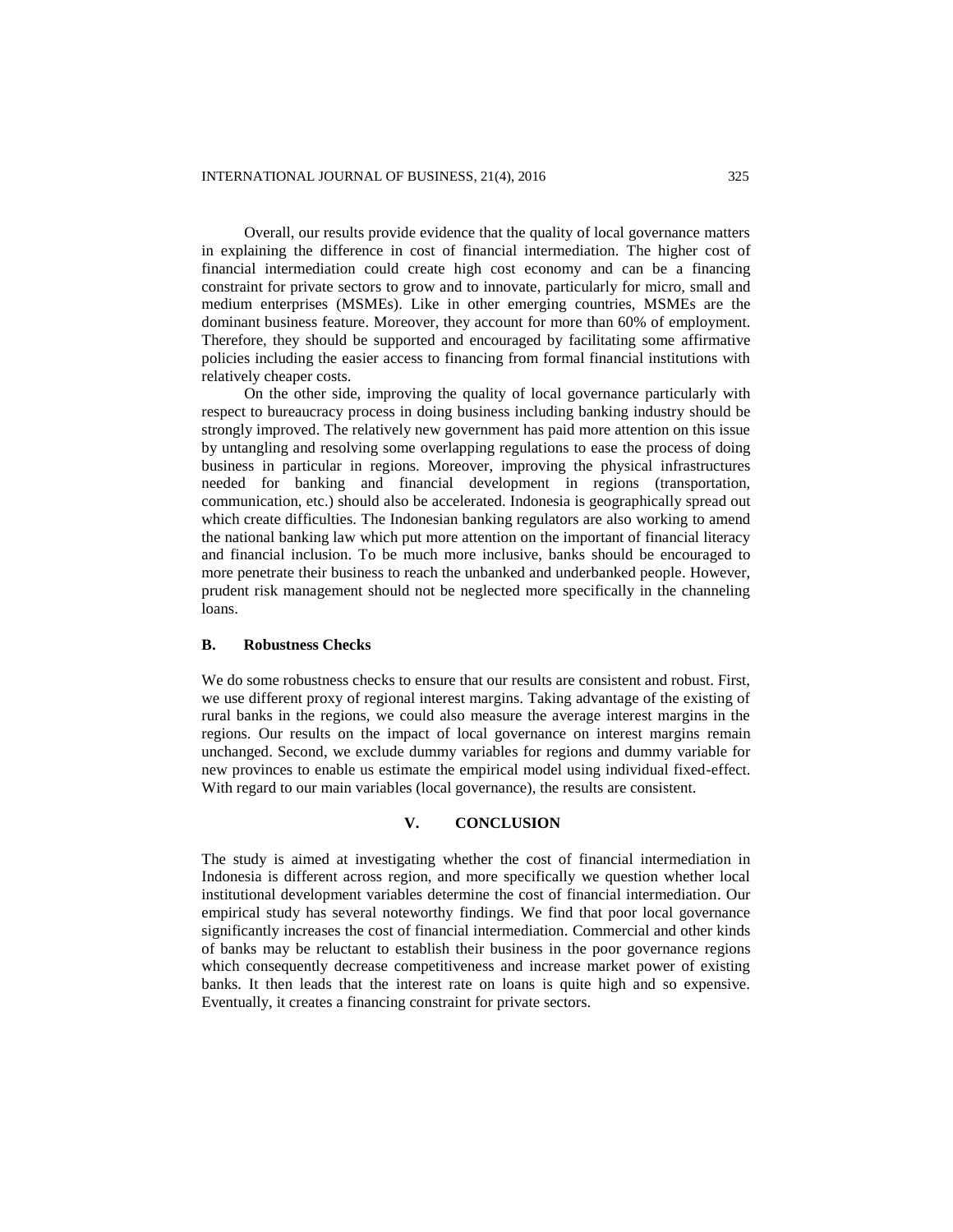### **ENDNOTES**

- 1. Hamada (2010) exemplifies BRI (Indonesian: Bank Rakyat Indonesia), the third largest Indonesian state-owned banks, as the one of the world's most successful commercialization of microfinance as it is supported by nationwide network of microfinance local units enabling this bank to release large quantity of loans.
- 2. Rosengard and Prasetyantoko (2011) argue that even though commercial banks in Indonesia perform well in terms of profitability and soundness, they fail to broaden access to finance. Moreover, they point out that the introduction of Indonesian banking architecture (API) has strengthened the banking oligopoly which then exacerbated the ineffective and inefficient banking intermediation function.
- 3. The decentralization was formally implemented in 1999 according to the Law No. 22/1999 regarding Regional Government and Law No. 25/1999 regarding Financial Balancing between Central and Local Government. The two Law have been amended in 2004. Further, the Law on Regional Government has been amended for the second time in 2008.
- 4. The other interesting finding of the study is that state-owned (government) banks set higher margins than other banks. The study also finds that the more banks engaged in small scale loans, the higher the margins banks set.
- 5. Market power, usually measured by Lerner index or Rosse-Panzar model reflects the degree of competition as it measures the ability of a bank to determine the price of products. Therefore, it can be associated with the level of competition (Weill, 2011). The higher the market power, the lower the degree of competition.

#### **REFERENCES**

- Becerra, O., E. Cavallo, and C. Scartascini, 2012, "The Politics of Financial Development: The Role Of Interest Groups And Government Capabilities. " *Journal of Banking and Finance,* 36, 626-643.
- Beck, T., A. Demirgüç-Kunt, and R. Levine, 2003, "Law and Finance: Why Does Legal Origin Matter?" *Journal of Comparative Economics,* 31, 653-675.
- Dietrich, A., G. Wanzenried, and R.A. Cole, 2009, "Why Are Net-Interest Margins Across Countries So Different?" *Working Paper* presented in the European Financial Management Conference 2010.
- Djankov, S., C. McLiesh, and A. Shleifer, 2007, "Private Credit in 129 Countries." *Journal of Financial Economics,* 84, 299-329.
- Galindo, A., and A. Micco, 2004, "Creditor Protection and Financial Markets: Empirical Evidence and Implications for Latin America." *Federal Reserve Bank of Atlanta Economic Review*, Q2, 29–37.
- Hamada, M., 2010, "Commercialization of Microfinance in Indonesia: The Shortage of Funds and the Linkage Program." *The Developing Economies,* 48, 156-76.
- Hasan, I., P. Wachtel, and M. Zhou, 2009, "Institutional Development, Financial Deepening and Economic Growth: Evidence from China." *Journal of Banking and Finance,* 33, 157-170.
- Herger, N., R. Hodler, and M. Lobsiger, 2008, "What Determines Financial Development? Culture, Institutions or Trade." *Review of World Economics,* 144, 558-587.